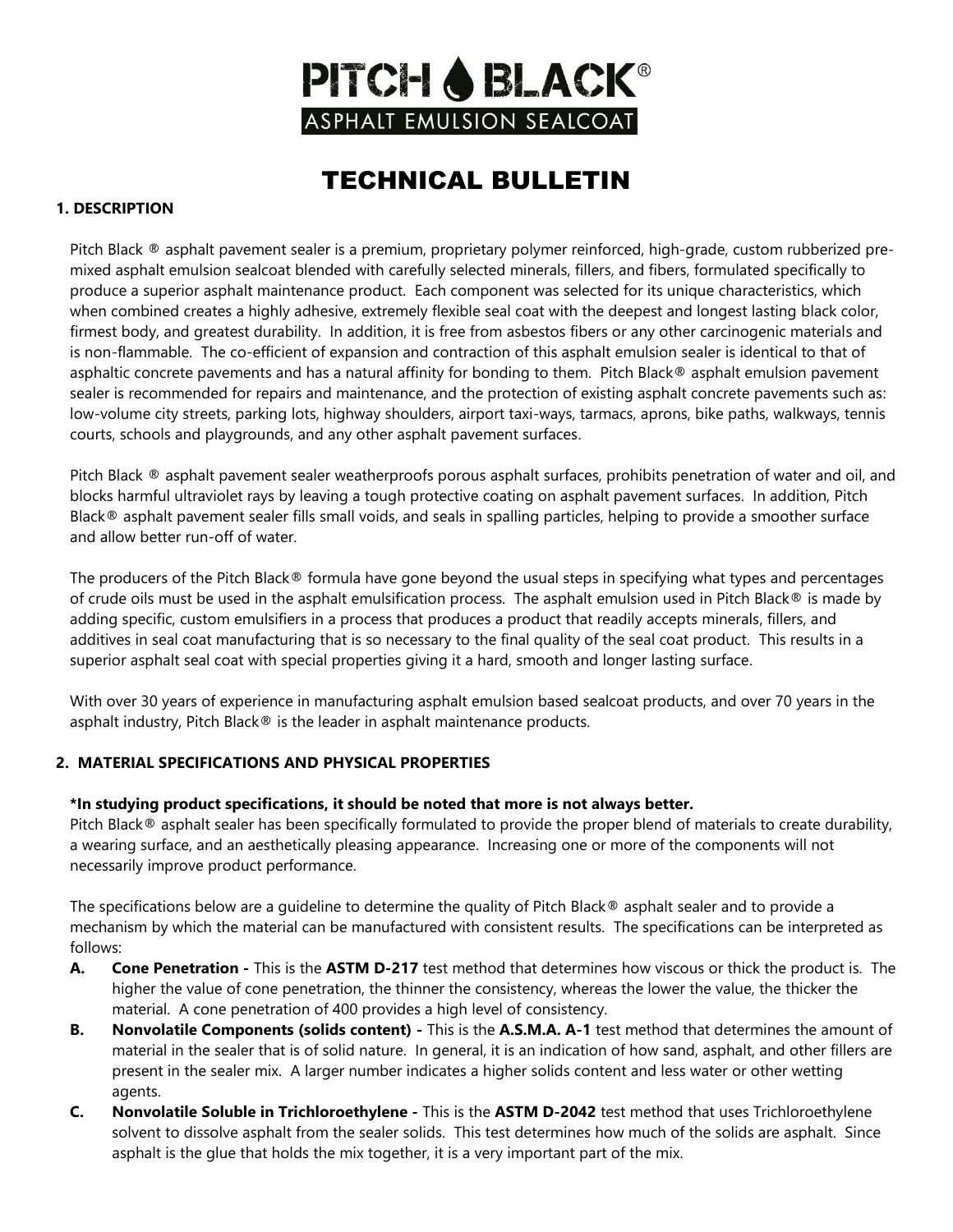# **PITCH & BLACK®** ASPHALT EMULSION SEALCOAT

- **D. Dried Film Color** After the curing process, Pitch Black® asphalt sealer provides a deep black color.
- **E. Density** The density of the product is an indication of the weight of the product per gallon.
- **F. Water Content -** This is the **ASTM D-244** test method that measures the amount of water present in the emulsified asphalt, as distinguished from either bitumen or petroleum solvent.
- **G. Wet Track Abrasion -** This is the **ASTM D-3910** test method that covers the design, testing, and construction mixtures for surface treatment of asphalt pavements.
- **H. Mineral Aggregate Components -** This is the **ASTM C-136** test method that covers the determination of the particle size distribution of fine and coarse aggregates by sieving.
- **I. Viscosity -** This is the **ASTM D-562** test method that covers the measurement of Krebs Units (KU) viscosity to evaluate the consistency of coatings using the Storm-type viscometer.
- **J. Accelerated Weathering -** This is the **Fed. Spec. TT-C-555B** test method that covers coatings having a masonrylike textured finish.
- **K. Resistance to Wind Driven Rain -** This is the **Fed. Spec. TT-C-551B** test method for the evaluation of the ability of coatings to resist the passage of water through masonry block when exposed to water spray and air pressure.
- **L. Total PAH Content, ppm** This is the **EPA 8310** test method used to determine the concentration of certain PAH's or (polynuclear aromatic hydrocarbons) in ground water and/or wastes.

#### **\*Pitch Black® asphalt emulsion sealcoat meets and/or exceeds the following specifications**

| <b>TEST DESCRIPTION</b>                       | <b>MINIMUM</b>            | <b>MAXIMUM</b> | <b>METHOD</b>         |
|-----------------------------------------------|---------------------------|----------------|-----------------------|
| <b>Cone Penetration</b>                       | 340mm.                    | 700            | A.S.T.M. D-217 at 77F |
| % Nonvolatile<br>Components                   | 50                        |                | *ASMA A-1             |
| % Nonvolatile Soluble in<br>Trichloroethylene | 10                        | 35             | A.S.T.M D-2042        |
| Dried Film Color                              | <b>Black</b>              |                |                       |
| Density (Ibs. per gal.)                       | 9.71                      |                |                       |
| % Water Content                               | 15                        | 20             | A.S.T.M. D-244        |
| <b>Wet Track Abrasion</b>                     |                           | 35-gram loss   | A.S.T.M D-3910        |
| Mineral Aggregate<br>Components               | #16 Sieve<br>100% Passing |                | A.S.T.M. C-136        |
| Viscosity                                     | 75 KREB                   |                | A.S.T.M. D562         |
| <b>Accelerated Weathering</b>                 | No Deterioration          |                | Fed. Spec. TT-C-555B  |
| Resistance to Wind Driven<br>Rain (98 mph)    |                           |                | Fed. Spec. TT-C-551B  |
| Flammability (Wet)                            |                           |                | Non-Flammable         |
| Flammability (Dry)                            |                           |                | <b>Burns Slowly</b>   |
| Total PAH Content, ppm                        | 0.00                      | 0.00           | EPA 8310              |

#### **3. GUIDE TO SURFACE PREPARATION**

Surface shall be clean of all dirt, sand, oil or grease. Clean by air blowing, vacuum, mechanical sweeper, washing, or other techniques as approved by the engineer. If washing the existing surface is used, the surface shall not have any standing water prior to application of the sealcoat. Salt, deicing agents, fertilizers, hard water deposits and other such chemicals will promote lack of bonding of the sealcoat to existing surface and may require extraordinary measures.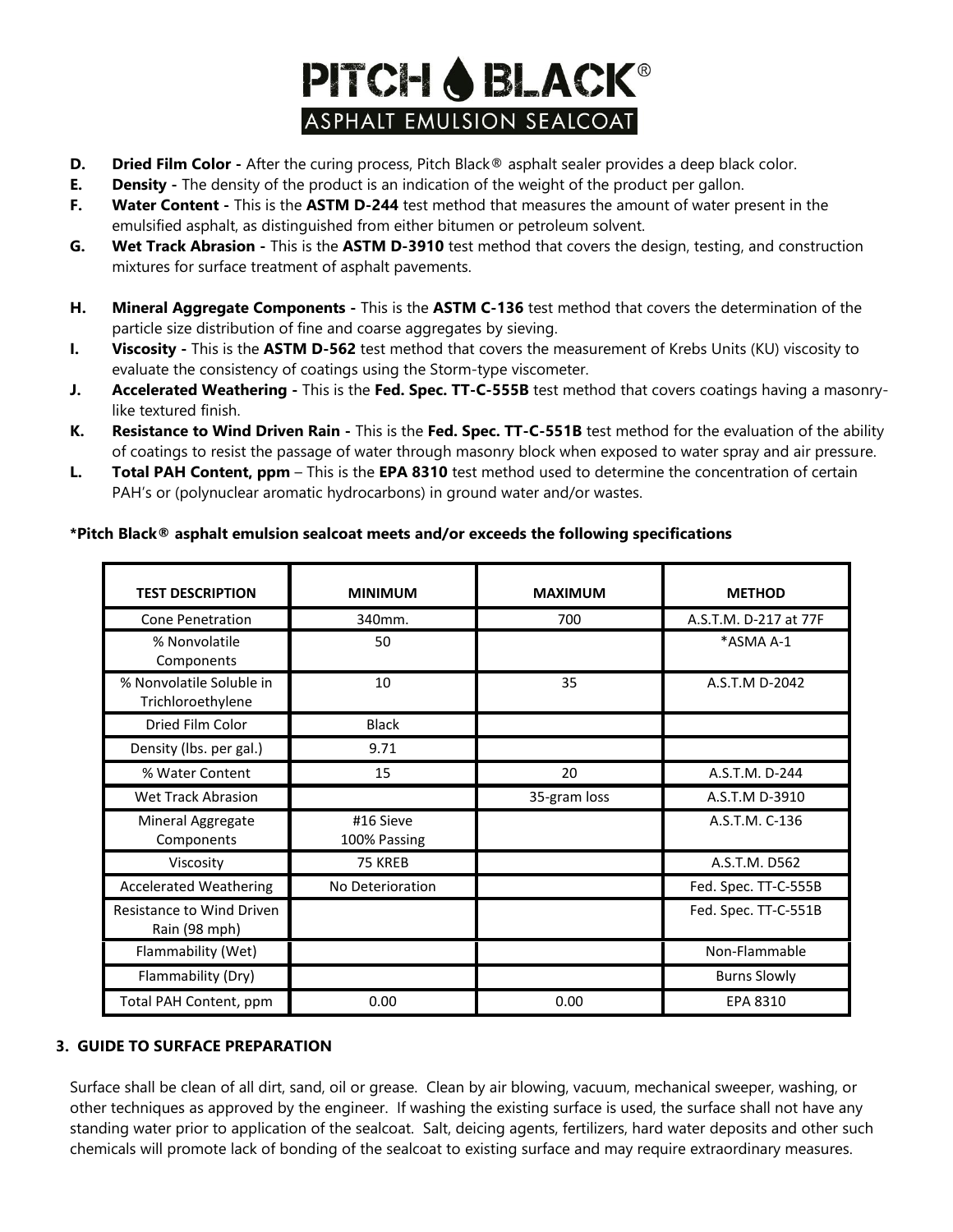# **PITCH & BLACK®** ASPHALT EMULSION SEALCOAT

Priming of the asphalt surface may be necessary on areas that have weathered excessively or are heavily soiled. The primer should be diluted with 4-parts cool clean water and 1-part SS1H. Apply at the rate of 1 gallon per 100 square feet and allow drying. If in doubt, a test area should be tried. Care should be taken not to leave a ridge of mix where adjoining applications overlay. Cracks that are in excess of 1/8" should be cleaned and filled with a commercial hot, rubberized crack sealant prior to sealcoat application. The crack sealant shall be applied according to manufacturer's recommendations and should be dry to the touch prior to application of the sealcoat material. On hot days apply sealer to pre-dampened (not wet) surface. Striping for parking or traffic flow should be done only after the sealcoat has thoroughly dried.

#### **4. APPLICATION**

Application of Pitch Black® asphalt emulsion shall be by mechanical means using spray equipment, distributor bar, wand, rubber faced squeegees, brooms or combinations of these techniques that are approved by the Manufacturer and Engineer. The sealcoat being applied shall be uniform and free flowing, free of inconsistencies. Potable water may be added at a rate of 15% - 20% by volume maximum dilution, dependent upon ambient and surface temperatures. Asphalt emulsion sealcoat may not be applied when the ambient temperature is less than 55°F and rising or the surface temperature is less than 60°F.

#### **FOR MODERATE TO ROUGH SURFACES**

When the asphalt sealcoat is to be placed on a severely weathered pavement with either a moderate or rough surface, the addition of silica sand and Pitch Black Polytex® additive, may be added at the following formulation for the first coat:

| <b>Moderate Surfaces Per:</b> | 100 gallons Pitch Black® Concentrate Sealer<br>300 lbs. #40 - #60 mesh, washed, bagged Silica Sand |  |  |
|-------------------------------|----------------------------------------------------------------------------------------------------|--|--|
|                               | 1.5 - 3 gallons Polytex <sup>®</sup> Polymer Additive (1.5% - 3%)                                  |  |  |
|                               | 20 – 25 gallons of potable water (20% - 25%)                                                       |  |  |
| <b>Rough Surfaces Per:</b>    | 100 gallons Pitch Black® Concentrate Sealer                                                        |  |  |
|                               | 400 lbs. #40 - #60 mesh, washed, bagged Silica Sand                                                |  |  |
|                               | 2 - 3.5 gallons Polytex® Polymer Additive (2% - 3%)                                                |  |  |
|                               | 20 – 25 gallons of potable water (20% - 25%)                                                       |  |  |

*For best results always apply 2 coats, 1st coat as above, 2nd without addition of sand. In heavy traffic areas, a 3rd coat is suggested.* 

#### **5. PRECAUTIONS**

Protect from freezing in the container. Protect the applied coating from rain or freezing until completely cured. Do not apply if precipitous conditions exist or if temperatures are below 55 F. Do not take internally. If swallowed, call physician immediately. Keep container sealed when not in use. Keep out of reach of children.

#### **6. DRYING TIME**

At 70**F** and 50% relative humidity, approximately 2 to 3 hours. Drying time is dependent on temperature, humidity, air movement and thickness of application. It is recommended that no traffic be allowed over curing film for at least 24 hours. Striping for parking or traffic flow should be done only after seal coat has thoroughly dried. It is recommended that high quality water based traffic line paint be used for best results.